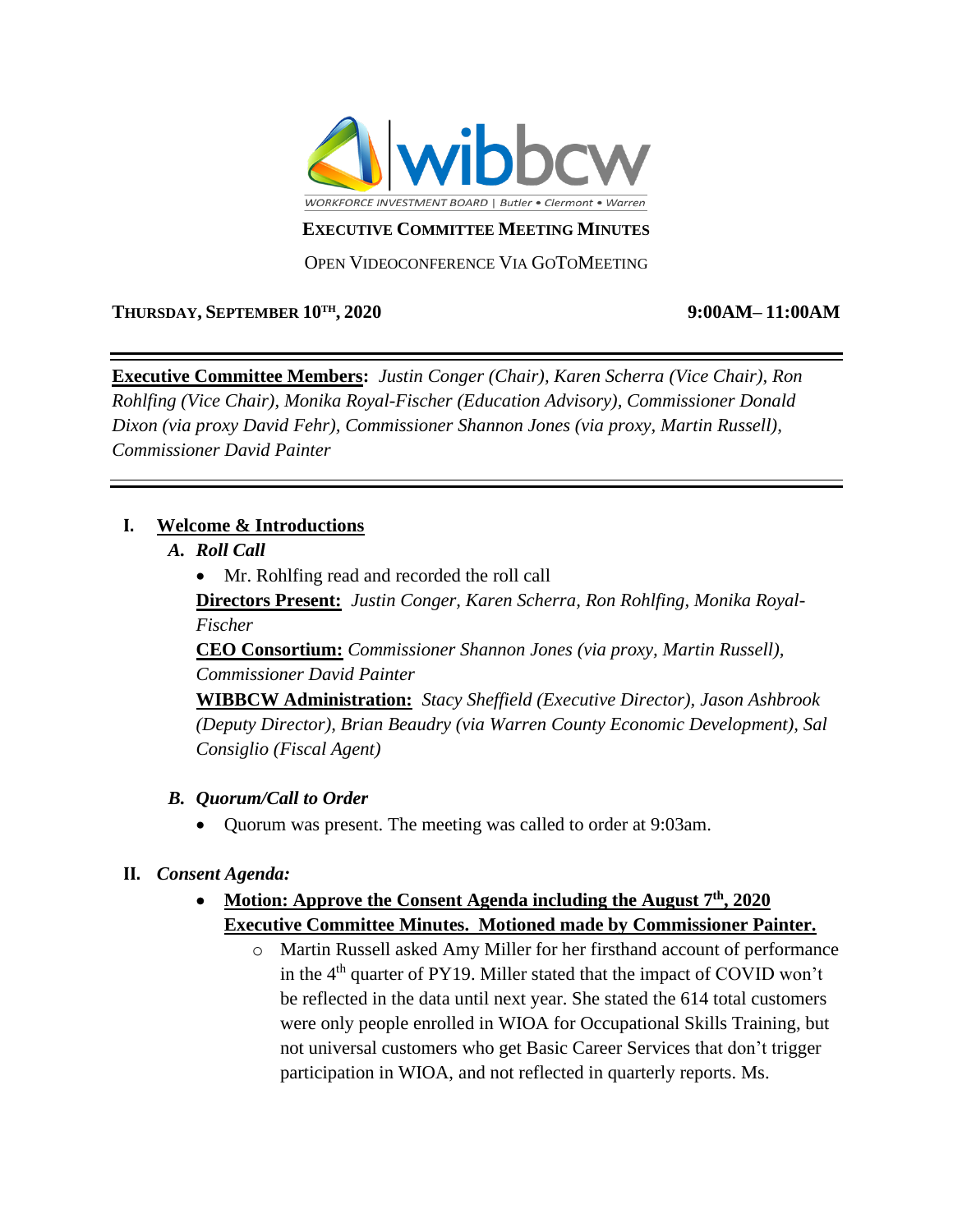Sheffield stated the 614 reflects people who are closed out and completed their services in the fourth quarter.

- o Mr. Conger asked when the Board Certification Application is due, and if there are any action items needed in today's meeting. Ms. Sheffield answered that the Commissioners gave the Board a grace period because of COVID, but most documents are being submitted by the end of September. Mr. Conger directed Ms. Sheffield to send the application to the CEO's and/or their proxies to acquire necessary signatures by tomorrow afternoon and returned in the next 30 days. Mr. Russell stated that if he receives it by noon on Friday, it can be placed on the Commissioner's Consent Agenda.
- o Mr. Conger asked for background on the Infrastructure Agreement (IFA) amendment. Ms. Sheffield stated that the local IFA a part of the area partner's Memorandum of Understanding (MOU), which specifies the services, infrastructure and other costs associated with the operation of the OhioMeansJobs centers, and the amendment process.
- ❖ Motion passed with unanimous approval by voice vote.

### **III. Board Actions**

- A. CEO Approval of Board Nominees
	- o **Motion: Approve Joy Little as WIBBCW board appointee, representing small business leadership as the President of the Clermont Chamber of Commerce succeeding Matt Van Sant. Motion made by Commissioner Painter.**
	- o Mr. Russell stated that Mr. Schnipke's term has expired as the Community / Economic Development Nominee. He stated that this position historically rotated between the three counties, and with Mike McNamara recently brought on with Clermont County from Butler County, Mr. Russell recommended him for consideration.
	- o Mr. Russell stated that since Mr. Fehr and himself serve as proxies for their respective Commissioners, Mike McNamara would represent the Economic Development board seat well.
	- ❖ Motion passed with unanimous approval by voice vote.
	- o Commissioner Painter thanked Mr. Van Sant for his dedicated work on this Board and throughout Clermont County.
- B. 2020/2021 Calendar
	- o Ms. Sheffield presented proposed calendars for Board meetings, Committee meetings and special events.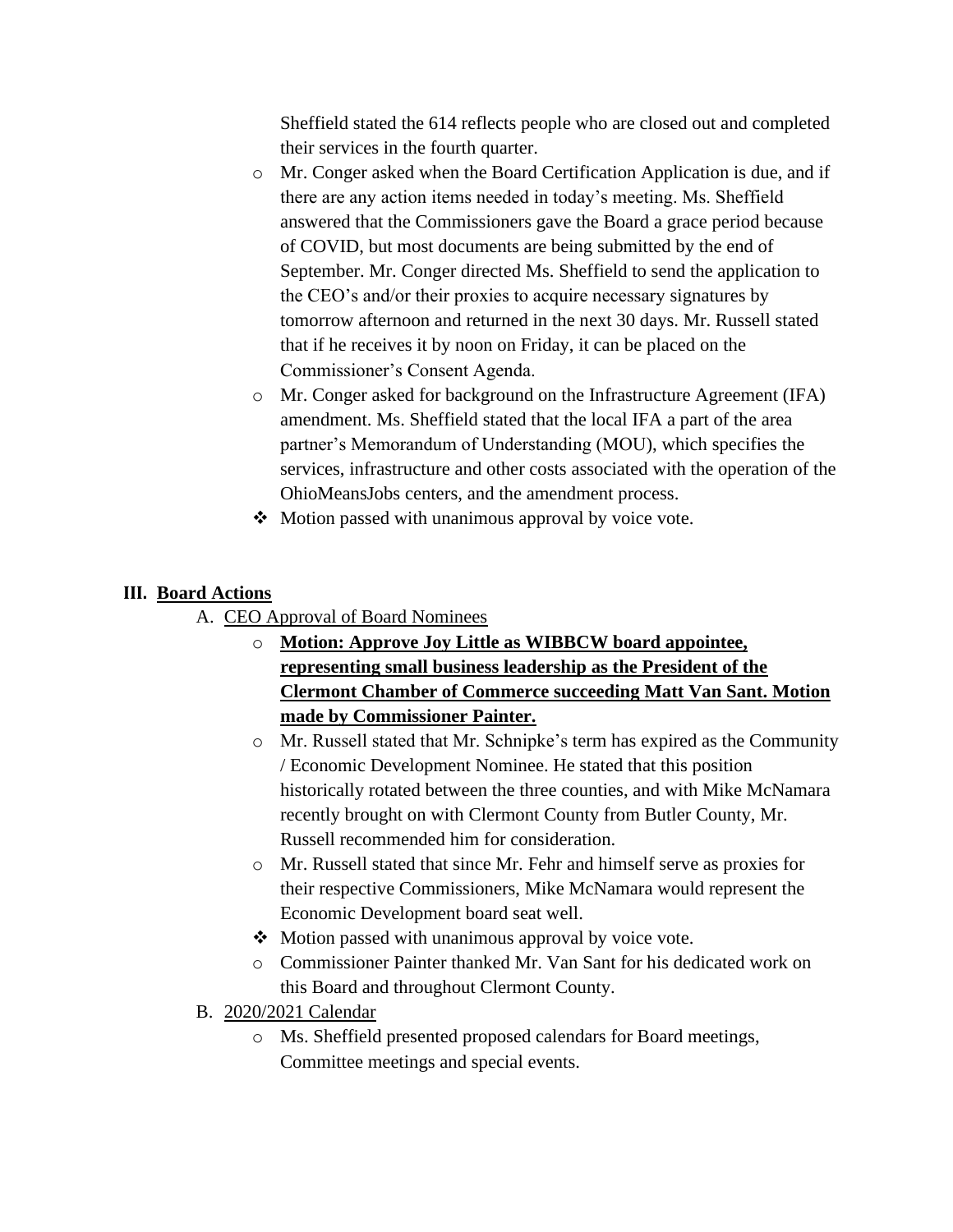# o **Motion: Approve the 2020/2021 Calendar and meeting dates as presented. Motion made by Ms. Royal-Fischer.**

- o Ms. Royal-Fischer asked if the Awareness and Engagement Manager will be involved in promoting the proposed special events in conjunction with the Operator. Ms. Sheffield affirmed that they would and that the dates will also be promoted on the WIBBCW website.
- o Ms. Miller requested a meeting between herself, Mr. Ashbrook and the A&E Manager to go through the proposed calendar in detail.
- o Mr. Russell asked for a second draft calendar to be presented back to the Board once Ms. Miller and her team review. Mr. Conger suggested that the BEST Committee could coordinate.
- o Mr. Conger directed staff to update Outlook Calendar invitations with accurate times and holds.
- ❖ Motion passed with unanimous approval by voice vote.

## **IV. Committee Reports/Updates**

# **A. Budget and Finance Committee – Sal Consiglio**

- o Mr. Consiglio reviewed the State Fiscal Year (SFY19)'s PY18 and FY19 contracts, expiring on September  $30<sup>th</sup>$ , 2020, stating that the contract is 100% spent.
- o Mr. Consiglio stated career service funds expiring 2021 are starting to be spent, but the Counties are behind where they should be.
- o Mr. Consiglio stated that the Counties are behind on spending WIOA Adult and Dislocated Worker service funds. He stated that by June 30th, 2020, funds should have been 80% committed, but are well below their target. Ms. Sheffield stated that an existing performance improvement plan is being revised to address the shortfall.
	- Karen Scherra suggested that Dislocated Worker grant eligibility requirements put the Board at a disadvantage when identifying avenues for customer engagement. She applauded the work that was done under difficult circumstances, and cited new partnerships formed as a positive result.
- o Mr. Consiglio reviewed the PY19 budget actuals for the month expiring August  $31<sup>st</sup>$ , stating that it is early in the budget, but on pace.

### **B. Education and Training Committee – Monica Royal-Fischer**

o Ms. Royal-Fischer stated the Committee's meeting is near the end of September. The Committee shifted to quarterly meetings due to constant rule changes on education facilities because of COVID. She stated the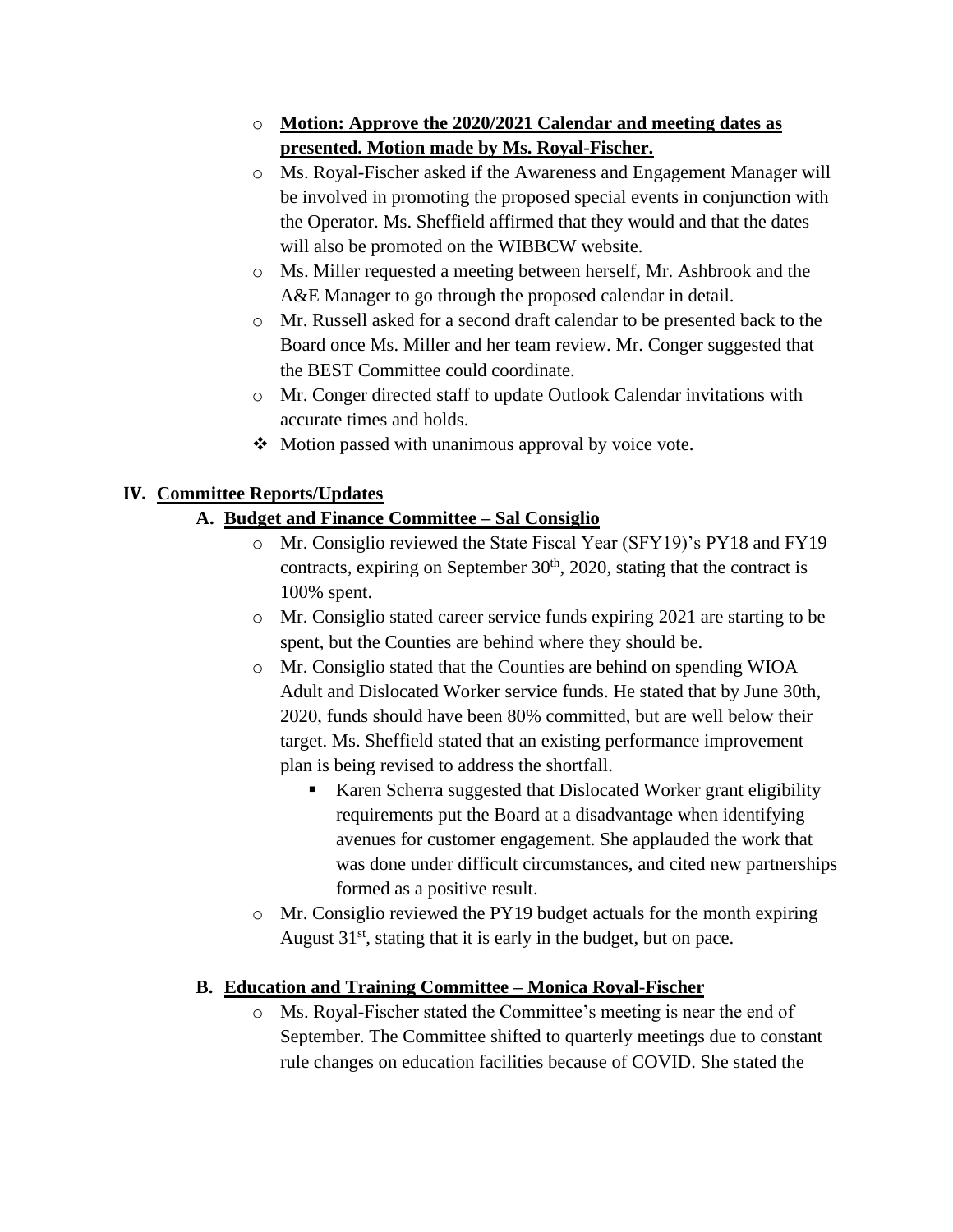Committee will focus on COVID related changes and how best to adapt to the constraints.

# **C. Board Governance Committee – Ron Rohlfing**

- $\circ$  Committee met on August 14<sup>th</sup> and suggested the WIBBCW bring on a consultant to help drive the governance and standardize the way in which the Board achieves the goals that are set out for us. He stated the Committee sent out a Bio on Mr. Roy Vanderford for consideration.
- o **Motion: Seek Executive Committee Action to engage Mr. Roy Vanderford as a Board Facilitator Consultant. Made by Ms. Scherra.**
- o Ms. Royal-Fischer asked how this consultant would build off work Doug Arthur did. Mr. Conger stated Doug Arthur's work attempted to identify employer satisfaction and demands, while Mr. Vanderford's work would focus on improving internal Board Member dynamics. He added that Mr. Vanderford has a history of successful work in Ohio and the Midwest.
- o Mr. Conger called for actionable items as outcomes in engaging with Mr. Vanderford. Mr. Rohlfing stated an outcome of the consulting would be an increase in the Board engaging more practically and functionally versus bureaucratically.
- o Mr. Russell asked for the cost of a consultant, to which Ms. Sheffield answered \$7,500. Ms. Royal-Fischer asked about the timeline for this process, to which Ms. Sheffield identified as 6-mos. (March 2021). Ms. Royal-Fischer asked if the Consultant would provide strategic outcomes, to which Mr. Rohlfing answered that the training will better equip the Governance Committee Chair to guide the Board.
- o Mr. Russell asked if the consultant would engage with only Board Members or other stakeholders who don't hold board seats. Ms. Sheffield answered that the consultant would work with Board Members, and those Members in turn would interact with stakeholders through their committees.
- o Mr. Russell requested that, if the Board proceeds with the consultant, it be taken seriously and accept the feedback that may come.
- ❖ Motion passed with unanimous approval by voice vote.

### **D. Emerging Workforce Committee – Karen Scherra**

o Ms. Scherra updated the Board on the Committee's asset mapping for the website and virtual event recognizing businesses' contribution to youth services.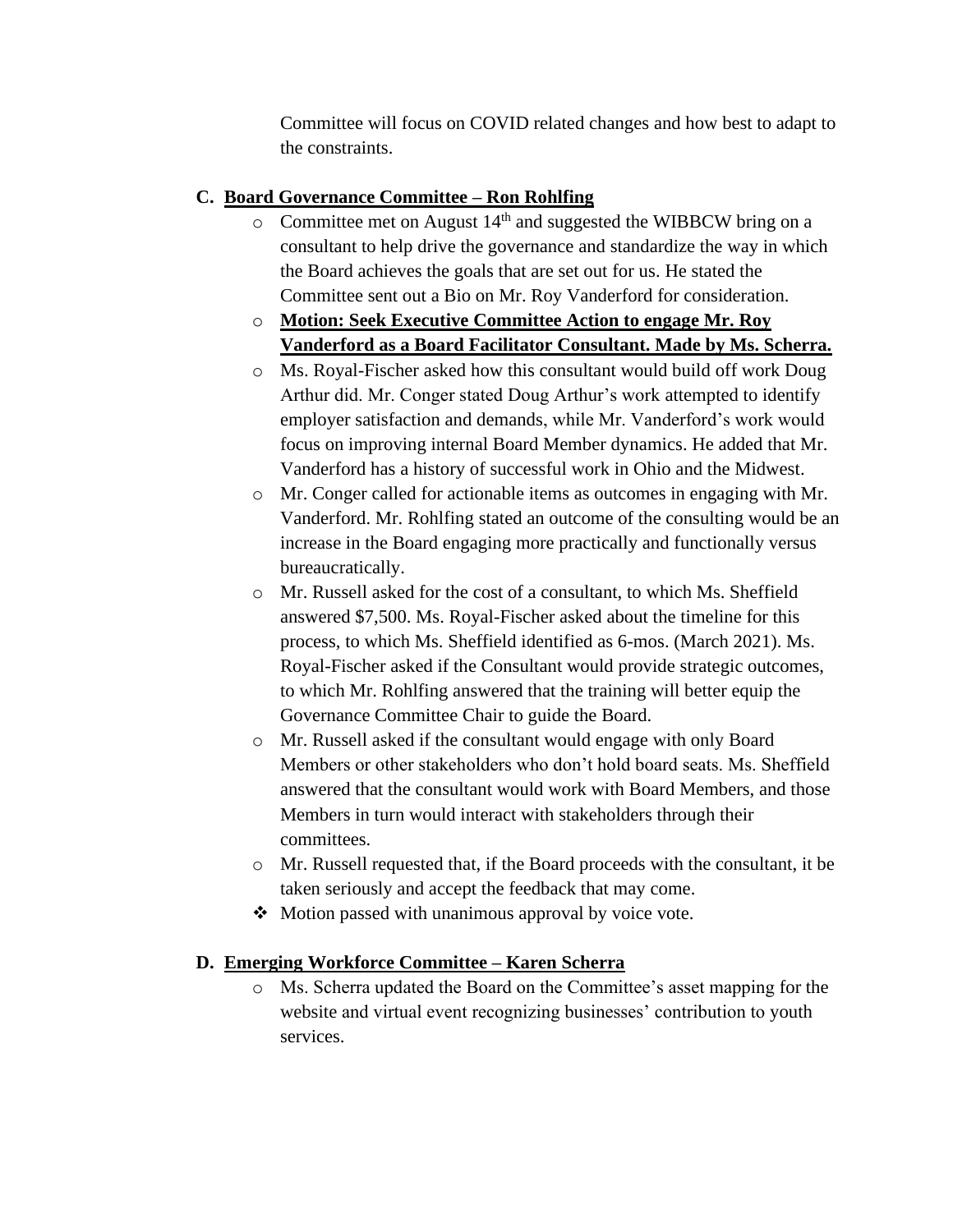- o Ms. Scherra thanked both Mr. Ashbrook and Ms. Amann on their efforts to advance the committee's work. She stated a financial ask could be coming in order to maintain the asset mapping in a future meeting.
- o Ms. Scherra recognized difficulty for families to access food, and stated EasterSeals and the Committee are collaborating on potential ways to address it.

### **V. Good of the Order**

- Ms. Royal Fischer inquired about the status surrounding potential new hires. Ms. Sheffield stated that Mr. Ashbrook has joined the team. Additionally, she stated that an Executive Assistant has been selected and is moving through HR items and a background check. She stated a Business Employer Solutions Intermediary is the only outstanding position.
- Ms. Royal-Fischer stated that the Executive Committee was supposed to approve any new hires before they happened. Ms. Sheffield stated that the budget for the positions was approved, and guidance was given to proceed cautiously on new hires while providing justification as to the positions need. She stated documents were circulated that addressed the justification of the positions and there was no feedback or comments at the subsequent Executive Committee Meeting.
- Mr. Russell stated that the hiring process is advancing out of order. He stated that a non-response from Executive Committee members to staff correspondence is not an endorsement to proceed and stated the Executive Committee has not blessed the hiring of either the two proposed positions yet. Mr. Russell stated if Warren County's HR put forth an individual in front of the Commissioner's for approval, he would pull it, thus causing a disservice to the individual moving through background checks.
- Ms. Sheffield stated that she followed the correct process; citing an approved budget and adhered to verbal guidance on proceeding cautiously. She stated details on the new staff positions were sent to each board member over the last three to four months. Mr. Russell stated that an overall budget was approved with the expectation hiring decisions be brought back in front of the Executive Committee. He reiterated that just because information was disseminated to Board Members does not constitute their affirmative action. He stated the Executive Committee needs dedicated time to address this, either in a special meeting or in executive session.
- Mr. Conger suggested staff check the Bylaws for hiring procedures, while also acknowledging the optics of doubling staff during a pandemic. Mr. Conger agreed with Mr. Russell's assessment that a non-response from Board members is not an affirmative to proceed. Mr. Conger stated the Board is committed to its values of